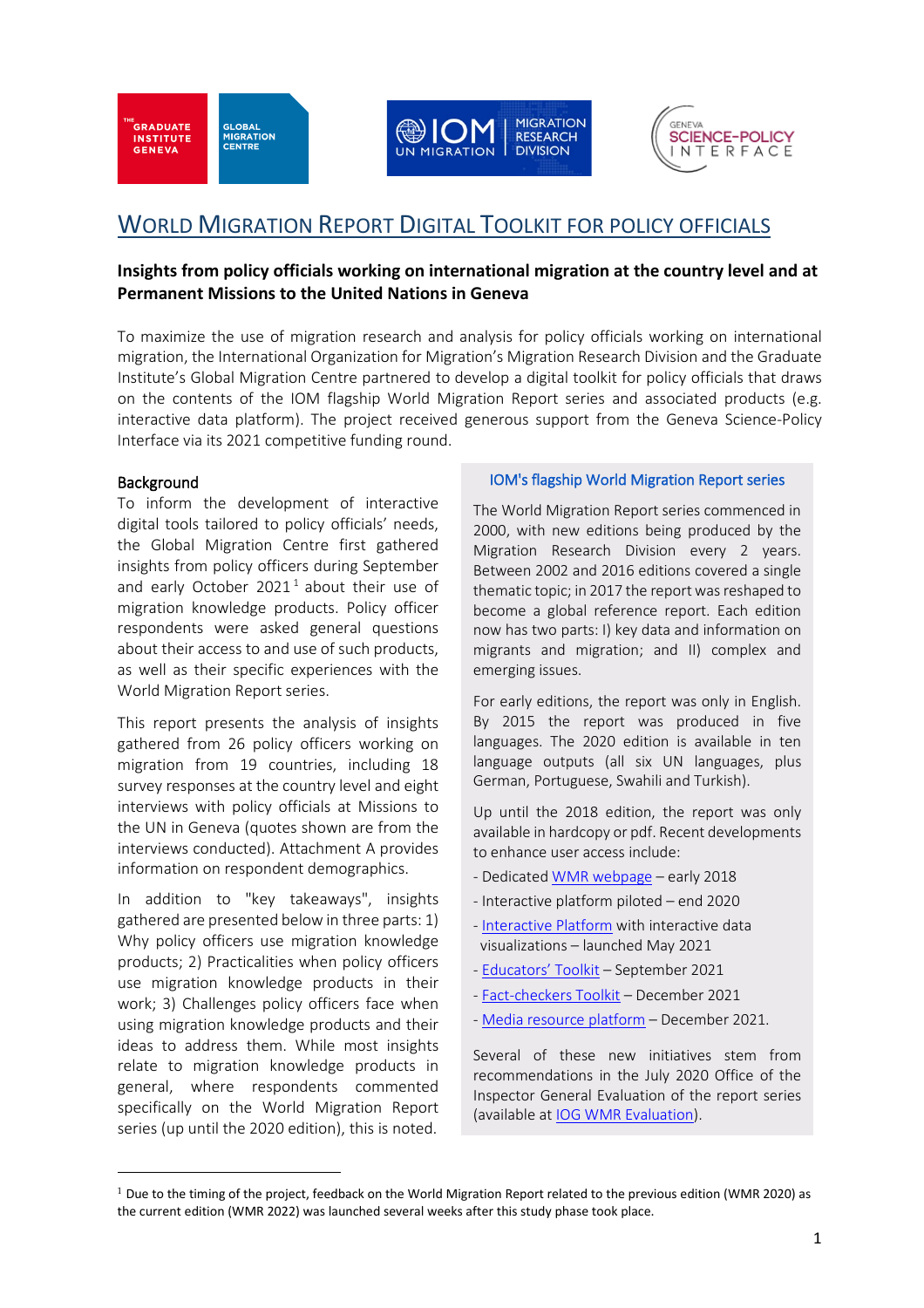#### KEY TAKEAWAYS

#### General

- Respondents working at the international and country levels both emphasized a strong need for migration research and analysis to inform their work.
- Migration knowledge products, and the World Migration Report in particular, are used by policy officials to correct misinformation on migration and to highlight key issues/topics to other colleagues.
- To help reduce the time needed to cross-check key information, summary outputs are useful especially if they include links to explanatory data and sources.
- 88% of respondents use the World Migration Report in their work, often as the first point of reference on



migration, citing its reliability, breadth and sound research and analysis. It is the "go to" for many.

- Not all respondents who use the report were aware of the existing additional 'products' such as explainer videos, factsheets, etc, but those who did found them useful. The interactive platform is particularly well received by respondents, who use it regularly and share with colleagues.
- The World Migration Report is used as a key information source for policy processes but also prior to engaging with IOM and other UN agencies. It has also been used as a means to invite IOM staff at the national level to speak to ministry staff.
- Convening World Migration Report in-person events, virtual webinars and/or trainings to discuss report findings would be beneficial for respondents.

#### Digital toolkit development

- Respondents expressed enthusiasm for a digital toolkit, which would further enhance use of the World Migration Report content. Highlighting cross-cutting migration issues through additional digital resources would be useful.
- Between the 2-year report editions, short updates on data and new policy issues would help policy officers keep abreast of evolving migration issues, via the digital toolkit.
- To enhance toolkit usage among policy officers, and extend the report reach, the following could be considered (noting IOM resource constraints):
	- o Summarizing key points in executive summaries and/or FAQs that link to relevant chapters.
	- o Providing analytical content in different formats, such as pdf, html, high resolution images (e.g. downloadable graphs, tables, figures and infographics).

"I use the World Migration Report for quick briefings on the key things going on in the world of migration. It is an excellent source of information on the whole, bigger, global picture… It provides good analysis for capitals." Anare Leweniqila, Deputy PR, Permanent Mission of the Republic of Fiji in Geneva

- o Continuing to translate the report into all six UN languages, plus Portuguese and other languages; a digital toolkit should also be available in multiple languages (via funding from Member States).
- o Ensuring that all digital tools developed are easy for users to navigate, and are also easy to share with colleagues.
- o Information sessions on the toolkit would be needed to ensure people are aware of it, as well as how to maximize its usage.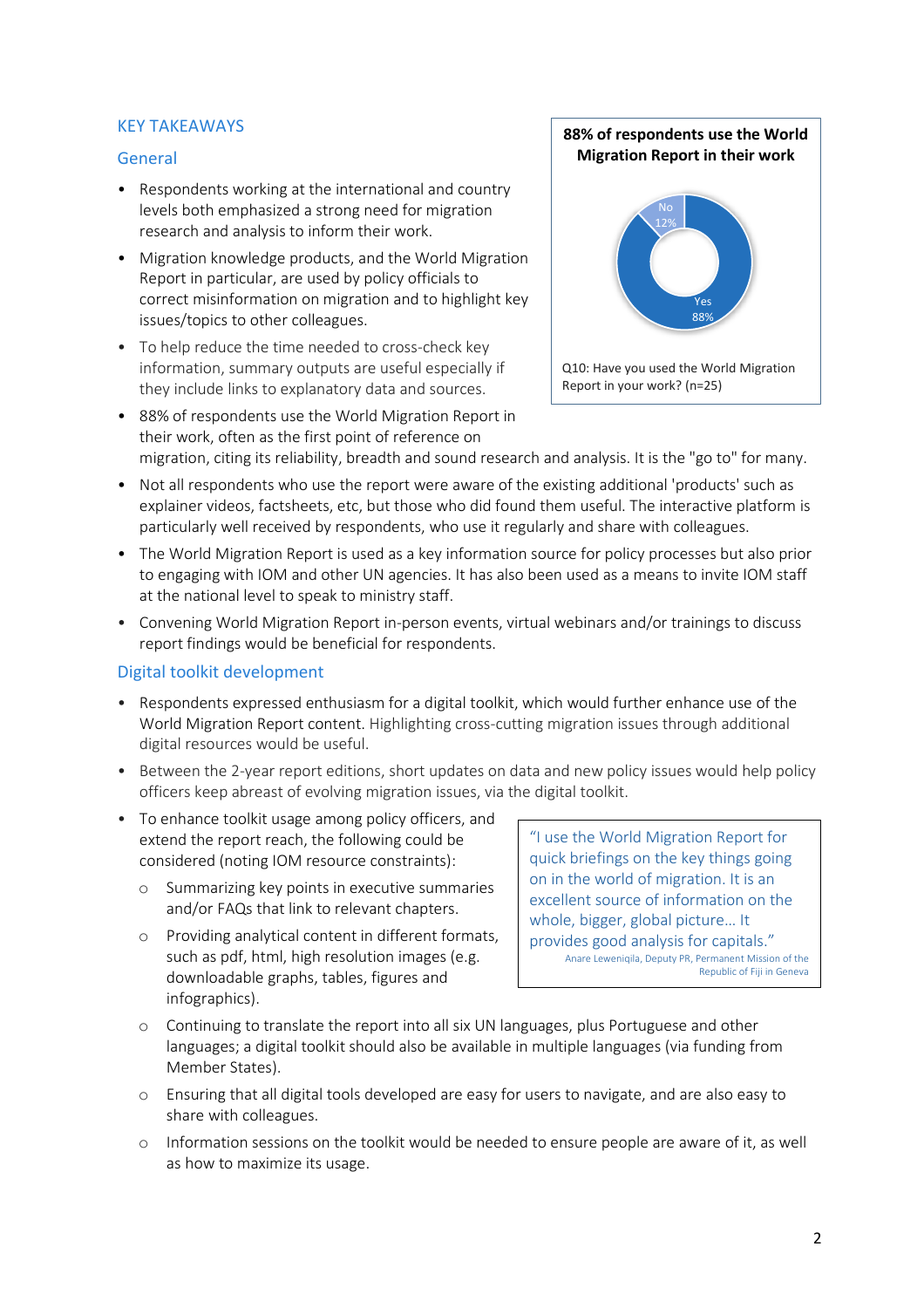## PART I: WHY POLICY OFFICERS USE MIGRATION KNOWLEDGE PRODUCTS

## 1.1 WHICH STAGES OF POLICY PROCESS?

**Respondents mostly use migration knowledge products when working on new and evolving issues, followed by policy design and the adoption of new agreements**

Other Implementation of policy & int. agreements Identify & define new issues, agenda-setting Policy monitoring, evaluation, review processes Nat. policy design/adoption, int. agreements Data, research, analysis on new/evolving issues



0% 10% 20% 30% 40% 50% 60% 70% 80% 90% 100%

Q1: For which stages of migration-related policy processes might you use migration knowledge products? (n=26)

Research helps respondents understand problems as they look at new and evolving issues. When Permanent Missions receive questions from their capital, accessible research outputs serve as a starting point to begin their analysis, and help them determine if they should "keep an eye" on an issue or move quickly.

"Evidence helps communicate the urgency of a situation, and helps predict what might happen. Having a firm evidence base to start a fruitful analysis of any migrationrelated issue (new or old) is essential." Representative from a Permanent Mission in Geneva

Respondents explained that research materials inform, assist, and enhance decision-making processes, and support the negotiation of agreements, monitoring situations, and the implementation of policies and agreements. They stressed the role research can play in supporting the development of more sustainable, strategic policies on migration-related issues, which often require analysis of several topics and their connections. Respondents explained that migration knowledge resources, like the World Migration Report, help them see the inter-linkages between different subjects, such as the development-humanitarian nexus.

Several respondents said migration research and analysis material, and especially statistics, is also important for supporting monitoring, evaluation and review processes. Others said that insufficient attention is given to the role research should play in review processes. Some stressed the need for better understandings of how migration research is produced.

#### Key insights:

- Access to migration research outputs is essential for policy officials.
- Highlighting cross-cutting migration issues and interlinkages is particularly useful.
- Research knowledge products can support countries' own monitoring, evaluation and review processes, as well as regional and international review processes.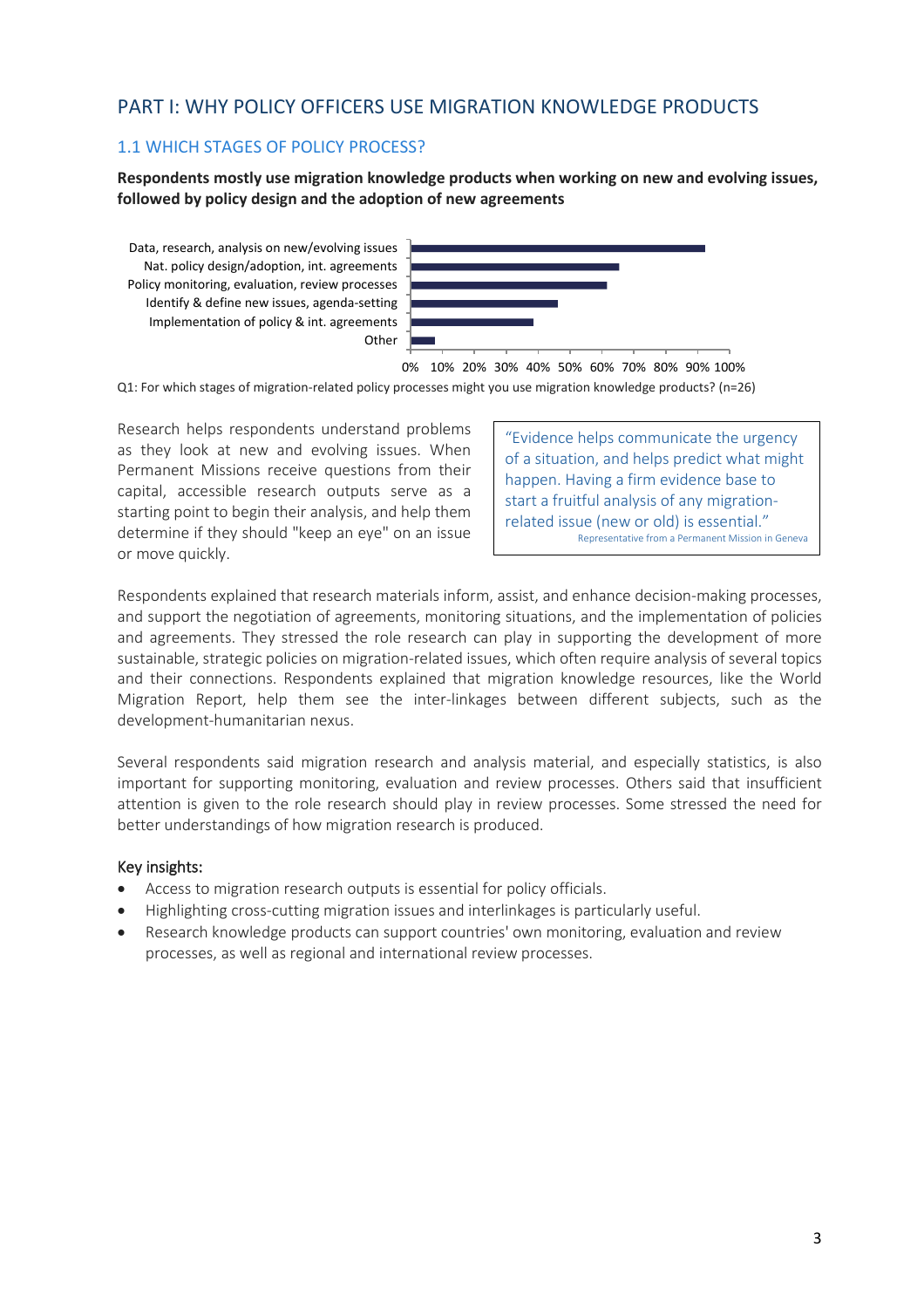#### 1.2 WHICH POLICY TASKS?

**Respondents use migration knowledge products to keep abreast of trends and issues, prepare policy and background briefs, and prepare policy options for decision-makers**

Assessing & recommending funding proposals Responses, reviews, enquiries etc. Monitoring, evaluation, review reports Meeting & event summaries for your org. Communications/published content Meeting briefs for bi/multilateral meetings Developing positions on new/evolving issues Internal papers, info & background briefs Policy options for decision-makers Speeches, talking points, question responses Keeping up on latest migration trends &…



<sup>0%</sup> 10% 20% 30% 40% 50% 60% 70% 80% 90%100%

Q2: For which specific policy related tasks might you use migration knowledge products? (n=26)

As focal points on migration and displacement within missions to the UN and national Ministries, respondents often need to obtain reliable information and facts at short notice in order to support policy processes (such as briefings and talking points for Ministers and senior officials). Despite many respondents having experience in migration policy and practice, the rapidly evolving nature of migration as well as the significant breadth of the topic, often means there are substantial knowledge gaps that require access to reliable and trusted information, research and analysis. Respondents indicated that they frequently crosscheck information from at least two sources in order to verify factual information they deliver in their roles, as well as any analytical conclusions they come to.

Respondents also use migration knowledge products to prepare advice, conduct comparative analysis, as well as to understand the current migration politics and narratives used by IOM and the UN in order to prepare for a wide variety of engagements. Research helps them ensure they use accurate data and statistics on migration trends and issues, and serves as a checking mechanism for their policy advice, and in verifying what they may hear from other actors during meetings and other engagements.

"Responding to problems and wanting to change requires political will and courage. Having different policy approaches that come from research is very much appreciated. Feeding (capital) with alternative options – suggesting, passing, highlighting certain things." Permanent Mission of Italy in Geneva

"Research provides reliable background, it helps me see what questions to ask. It helps with interactions with colleagues in day-to-day work – to keep informed and prepare, and in turn keep in touch with capital." Representative from a Permanent Mission in Geneva

Research also supports permanent missions when liaising with national capital colleagues, including in the preparation of responses to enquiries, providing opinions, comparing data from different sources to respond to questions from other actors (e.g. Parliamentarians, regional bodies); preparing Ministers for interviews; supporting interministerial committee meetings; and presenting alternative migration narratives to senior officials, other ministries and parliamentarians.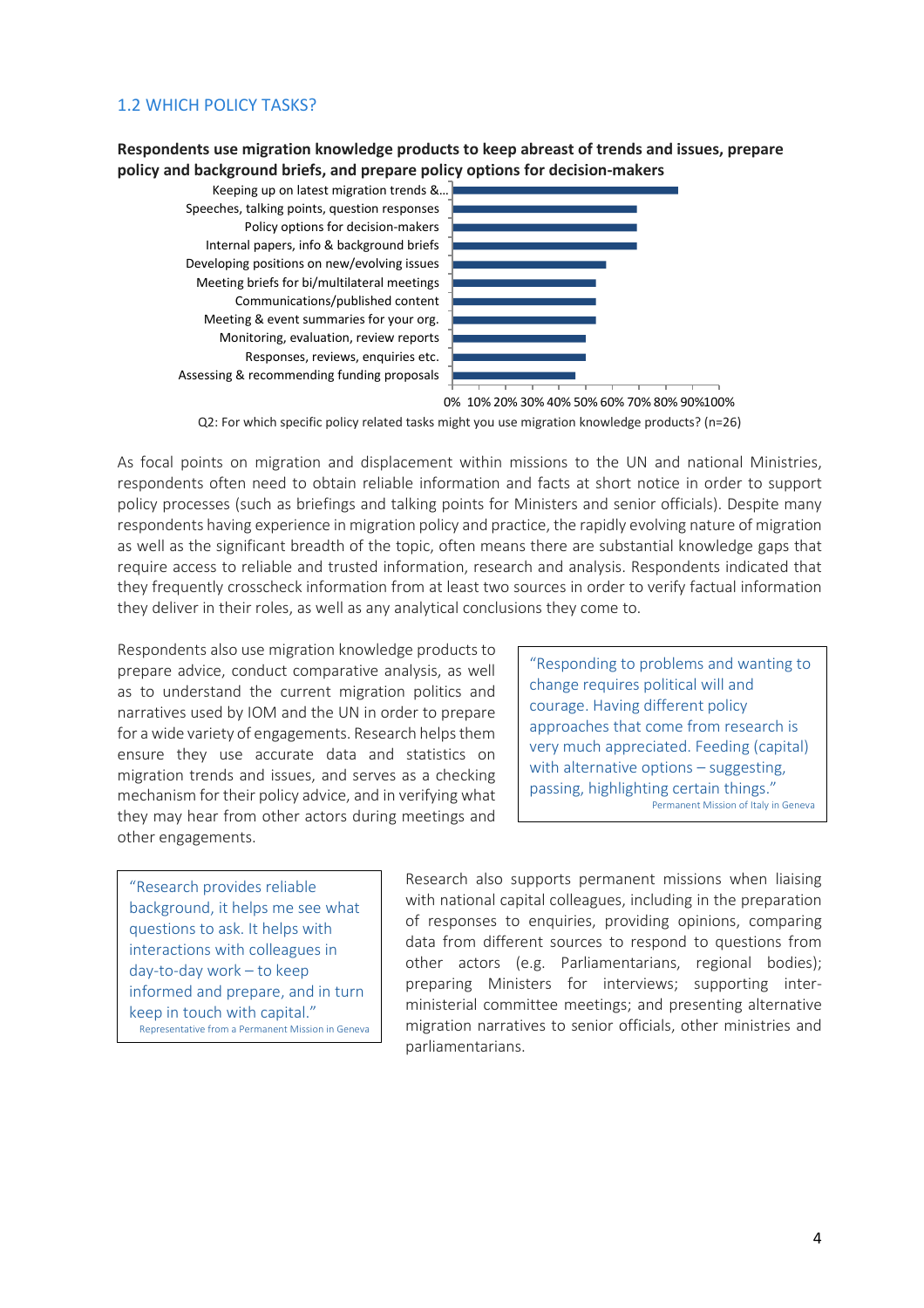Research helps respondents understand local and regional dynamics, the evolution of a situation over time, and different contexts by providing a full picture and historical accounts, such as how a country changes from being a host country to a country of origin. Some respondents warned that research can be used to support policy deliberations in both positive and negative ways.

"We usually show and counter specific narratives that want to depict one kind of narrative on human movement. Migration research, and the World Migration Report in particular, help us paint a proper picture of the whole phenomenon better." Permanent Mission of Italy in Geneva

#### Key insights:

- Including information (and links to research) that considers the context and history of new and evolving migration trends and issues is particularly helpful.
- To help reduce the time needed to cross-check key information, summary outputs are useful especially if they include links to expanded data and sources.
- Short updates on data and new policy issues help policy officers keep abreast of evolving migration issues.

## 1.3 MIGRATION TOPICS

#### **Migration policy and migration governance are most relevant topics, followed by climate and the environment, although all topics were selected by the majority of respondents as being relevant.**

Respondents highlighted the considerable breadth of issues connected to migration, underscoring the extremely high salience of migration in policy terms, but also the considerable challenge in producing migration knowledge products on such a wide-ranging phenomenon. All 16 migration topics were considered relevant by the majority of respondents. Unsurprisingly given their specific roles, 'migration policy' and 'migration governance' achieved the highest results.



Q6: Which migration topics are most relevant? (n=26)

In addition to the migration topics listed above, respondents also use research on the following subtopics: crisis situations and their impact on flows; statelessness; integration policies; international students; flows and specific corridors; the impacts of the pandemic on movements in regions (and how they differ); state and organizational practices on receiving migrants during the pandemic; international remittances; disaster risk reduction; diasporas and communities abroad; migration, security and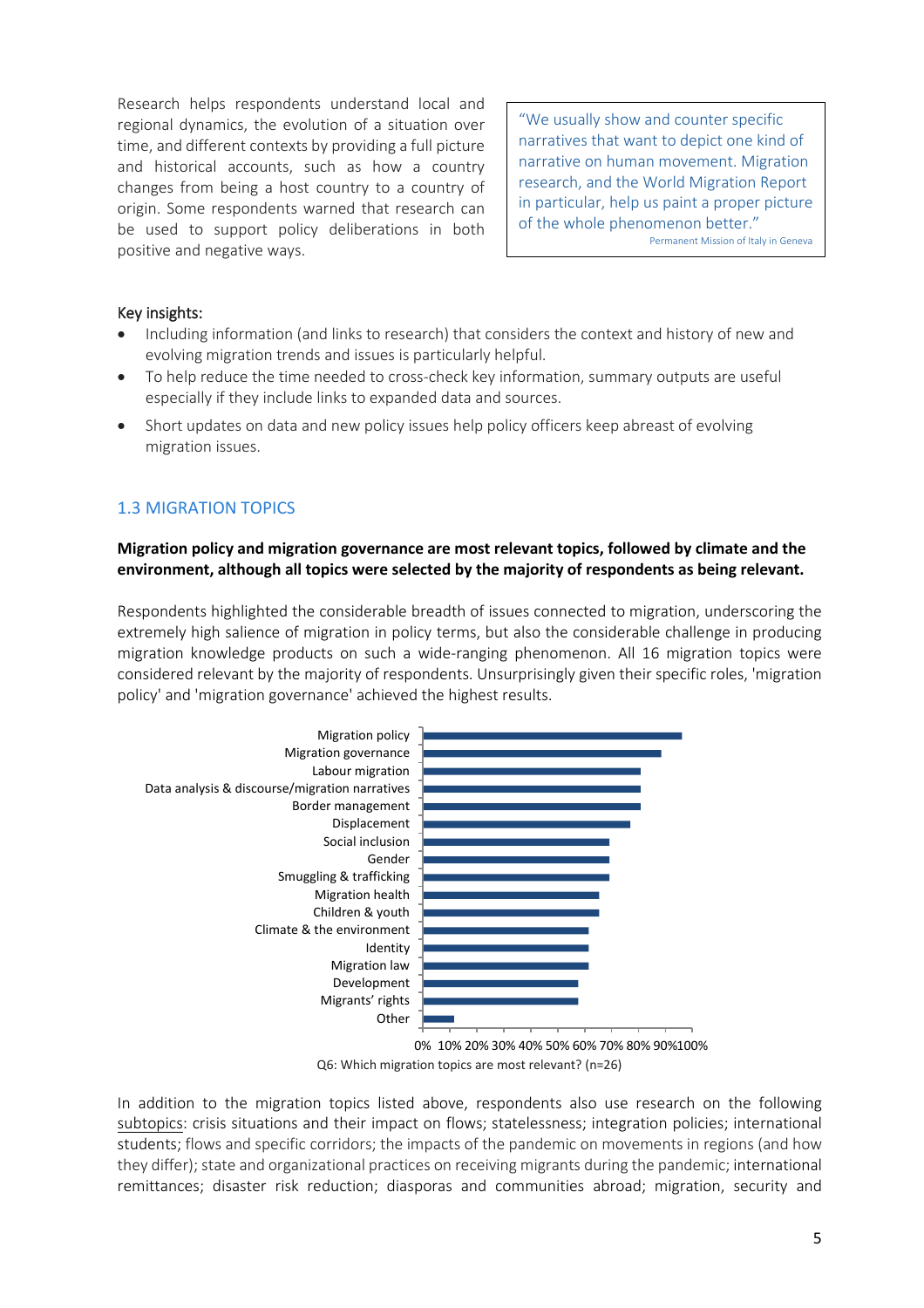detention; internal displacement and cross-border displacement due to climate change; unaccompanied minors; and region-specific topics.

The majority of respondents at national level prioritized climate and the environment as 'high' on their migration policy agenda, unlike some of their colleagues in Geneva, who did not register it as highly. For all other topics, policy officers serving in capitals and PMs were aligned on migration topics.

Respondents stressed the importance of discussing crosscutting issues, such as showing interrelated topics that might be grouped under clusters, such as gender and migration, climate change and migration etc. Some highlighted the need for new research and information on the evolving drivers and factors underpinning migration.

#### Key insights:

- Help policy officers keep abreast of rapidly evolving migration issues, provide regularly updated links to data and information on new and evolving issues and new research priorities.
- Ensure knowledge products include migration topics high on policy agendas, noting that all topics are considered relevant.

## Part 2: PRACTICALITIES WHEN POLICY OFFICERS USE MIGRATION KNOWLEDGE PRODUCTS IN THEIR WORK

## 2.1 HOW POLICY OFFICERS IDENTIFY MIGRATION KNOWLEDGE PRODUCTS AND THE TYPES OF PRODUCTS CONSULTED OR REFERENCED

#### **Respondents mostly identify migration knowledge products through sharing information with internal and external colleagues, and websites**



Q8: How do you usually identify relevant migration knowledge products? (n=24)

To identify migration knowledge products, many respondents seek the advice of others in the same field, and with capital to see what the view is "back home." Many respondents use IOM's website (and Publications Platform) as a key migration research resource. Some respondents attend trainings, undertake further study in executive education, and consult academia. Others feel overwhelmed with too many newsletters, although 'unsubscribing' is almost always possible.

"IOM is the most trusted source of migration knowledge products. Their research is accurate, relevant (and acceptable to all parties), trustworthy, unbiased, not political. Their process is excellent and their resources are reliable." Hani Chaar, Senior Advisor, Permanent Mission of Lebanon in Geneva

**To identify topics and themes in the World Migration Report, nearly 80% of respondents use the table of contents and/or search by key word in the pdf version of the report.** Some respondents also use the chapter and 'Did you know' infosheets, while others were not aware of them. Some respondents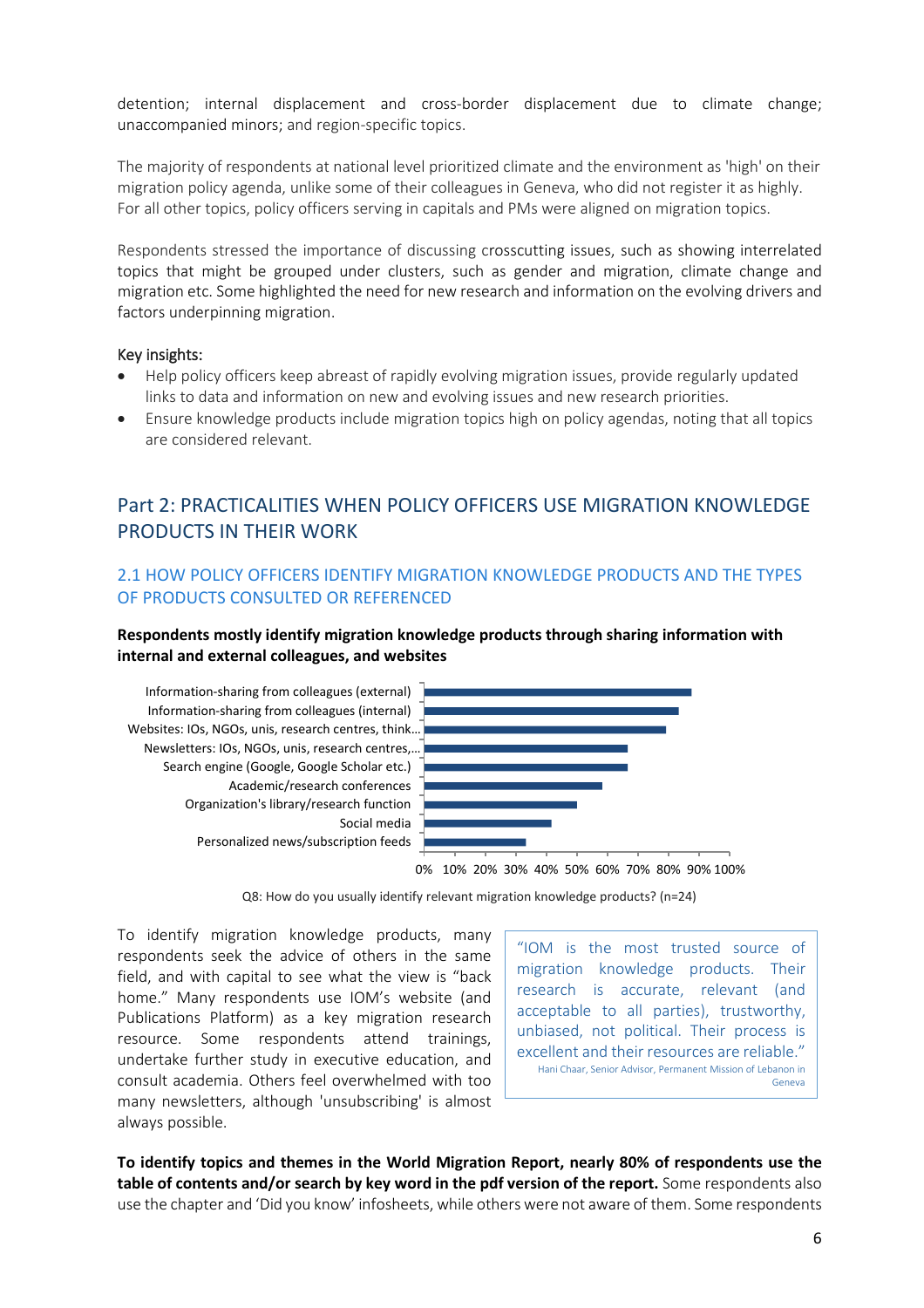arrive at the World Migration Report from references in other publications and sources. Only a few of the respondents access information through social media, while others do not use social media at all.

#### **92% of respondents use data and information from online portals/datasets, followed by policy briefs, policy papers, and seminars**



0% 10% 20% 30% 40% 50% 60% 70% 80% 90% 100%



Attending conferences and seminars are part of some respondents' day-to-day work. Prior to COVID-19, they would attend in person, now they mainly attend online. Policy briefs and papers are frequently used and shared when trustworthy and relevant.

"There is a time issue. We need to find relevant information quickly. Academic books, blog posts, podcasts are less preferred." Permanent Mission of Portugal in Geneva

Some respondents rely on social media, including LinkedIn, Facebook and Twitter. Others do not use social media at all. Traditional media can lead to other research for some respondents. Several respondents have signed up to NGO and think tank mailing lists related to refugees, such as the International Catholic Migration Commission and Kaldor Centre. Many respondents refer to IOM publications and rely on their research.

#### Key insights:

- Ensure migration knowledge products are published in a format that is easily shareable (e.g. weblinks and downloadable pdfs) over multiple mediums, including WhatsApp.
- To facilitate access among policy officers to IOM's online Publications Platform, include links to relevant platform content in the digital toolkit.
- Researchers should ideally publish data and research findings open access, in a range of output formats (e.g. data portals, policy briefs, etc), and hold in-person and online events to discuss key findings.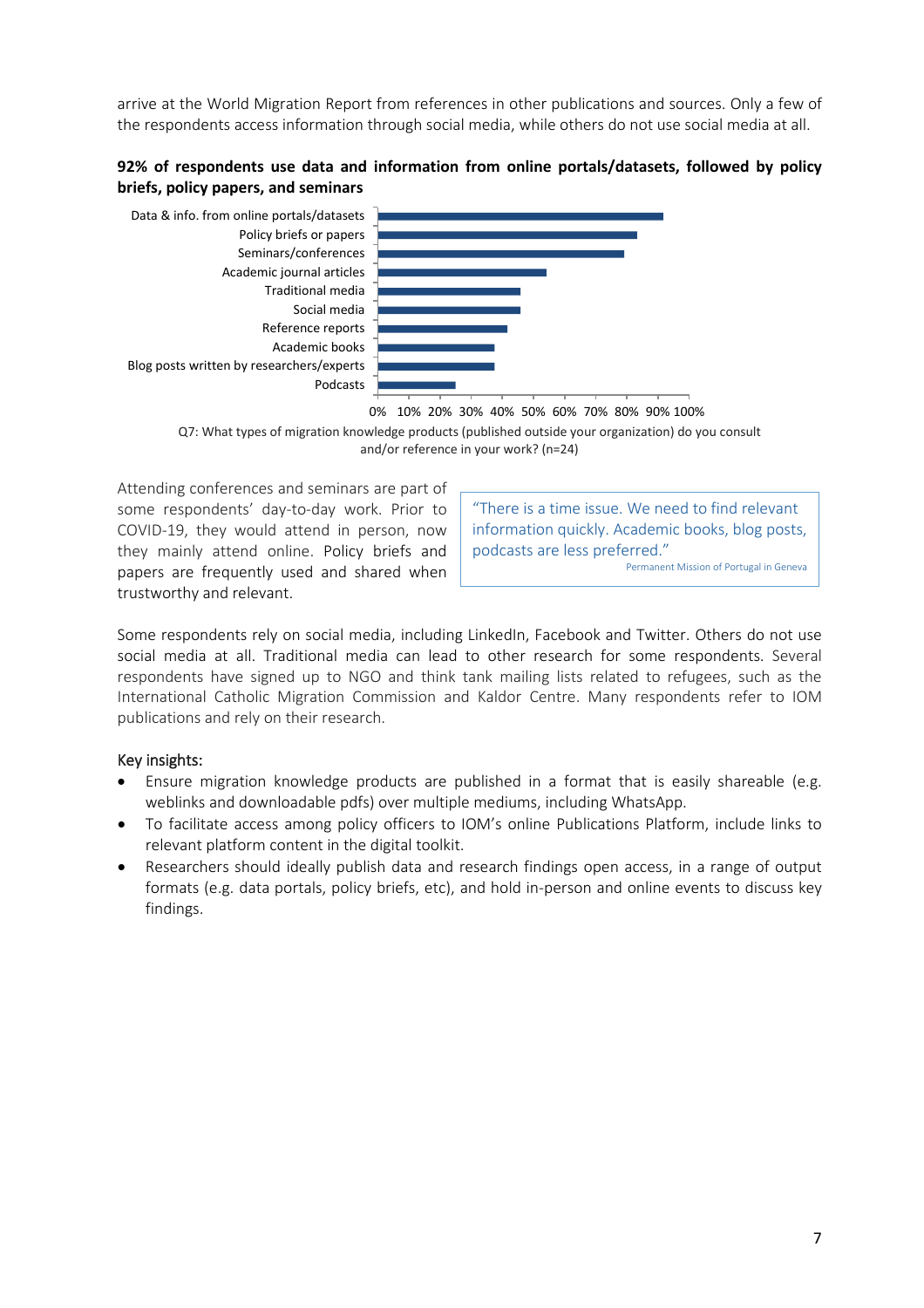#### 2.2 TYPES OF RESEARCH MATERIALS USED

**96% of respondents find statistical information the most useful and relevant type of information for policy tasks, followed by summaries, FAQ sheets and best practices**





0% 10% 20% 30% 40% 50% 60% 70% 80% 90%100%

Q: Which types of information are most useful and relevant for your policy tasks? (n=26)

Communicating reliable statistics and other data is important for substantiating respondents' briefing and in supporting them as they seek to correct misinformation on migration. Respondents stressed the importance of migration statistics for improving the quality and credibility of statements for different stages of policy processes, and helping improve and develop policies at national, regional and international levels. Statistics enable respondents to better understand migration trends, movements and projected migration patterns.

"Migration is a perennial topic. However, over the past years migration became a heated topic, both at national and international levels – the Global Compact for Migration and the Global Compact for Refugees show the importance of the topics. Communicating data on migration in a clear way is key, both at the international and national levels."

Permanent Mission of Portugal in Geneva

Respondents find the World Migration Report interactive data website helpful for sharing data with colleagues. Some pointed to statistics and other data asrecognized in Objective 1 of the Global Compact for Migration, yet lamented the challenges that remain when gathering statistics, and of making data accessible. Several respondents stressed that they need to cross-check data with other sources to ensure it is accurate, and frequently check data from other UN agencies, international organizations and NGOs.

For the 27 EU Member States, collecting and standardizing data takes time and can be an issue. Data in the World Migration Report helps them see various scenarios quickly. One respondent stressed the need for data within the African Union,

"Statistics are very powerful – the science of communication" Permanent Mission of Morocco in Geneva

referring to the limited number of institutions specialized in development statistics.

Most respondents find executive summaries in bullet points and FAQ sheets helpful to see important things quickly, especially given their lack of time. They also appreciate references (via links) to the complete research or detailed case studies, so that they are easy to consult for further information.

Several respondents find case studies, best practice examples and summaries of State practices helpful for thinking about their own practices, especially when they highlight patterns, and include lessons learned from

"Being able to use statistics in our work on migration is key. For example, (one country) presented a report at the African Summit of Heads of States in 2019 that stressed statistics like 80-85% of migration in Africa being intracontinental. By contrasting this with what happens in Europe, you can use data to help break through misconceptions and certain narratives." Permanent Mission of Morocco in Geneva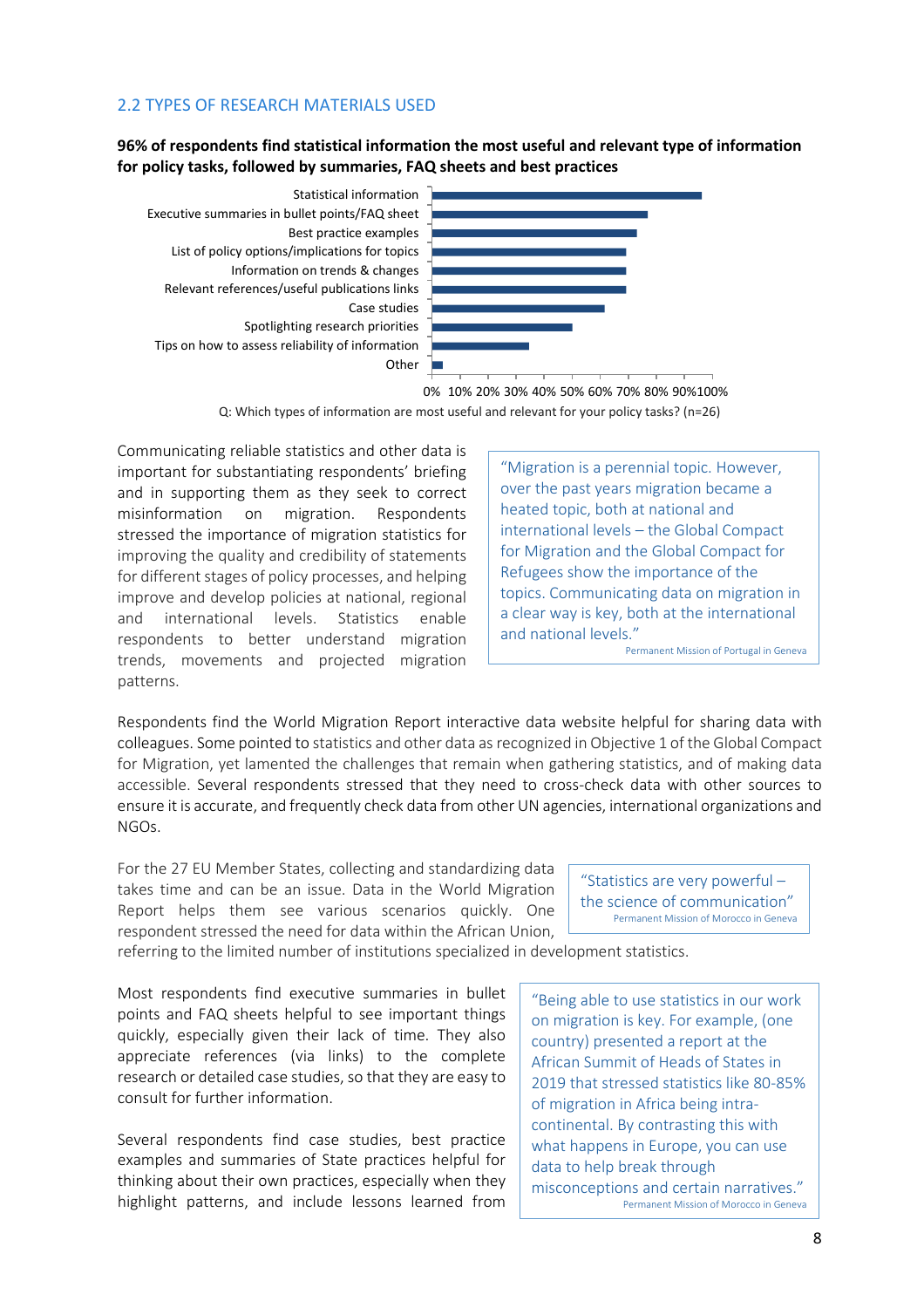policies and programmes that didn't work as intended. They find it useful when links are included to detailed information about the case study or best practice, and when contact details are provided so that they can learn more.

When using information in the World Migration Report, 80% of respondents summarize information and/or copy figures, graphs and tables including from the interactive data page.<sup>2</sup> Some respondents called for a detailed launch of the World Migration Report and more events, where greater time and attention can be paid to its contents, questions and discussion.

#### Key insights:

- Summarizing key points clearly in executive summaries and/or FAQ sheets is helpful as long as reference links to further details are included.
- Important to include links to (or elements of) the World Migration Report interactive data website in the digital toolkit for policy officers.
- Best practice examples, case studies and different policy approaches are useful. Include links to where policy officers can find further information on case studies, and/or contact details.
- Ensuring figures, graphs and tables are easy to copy and/or download in pdf format, with the reference built in is important.
- More time in the launch or other events to explain the findings of the World Migration Report would be beneficial.

### 2.3 TYPES OF PUBLICATION FORMATS USED

**Respondents find pdfs the most useful format, followed by web page information and downloadable graphs, infographics and tables**



Q4: Which formats might be most useful? (n=25)

The key considerations respondents give to the format of research knowledge products is that they must be easy to navigate, and easy to share with colleagues over different mediums, including WhatsApp. Most respondents find PDFs easy to search (using key words), share, print, attach and download to/from reports. They stressed that PDFs and interactive web pages must be easy to navigate, and it must be easy to return to your page if you jump around. While they noted that the consolidated World Migration Report pdf is difficult to share due to its size, they frequently share individual pdf chapters, a link to the report and/or the interactive website with colleagues.

<sup>&</sup>lt;sup>2</sup> From Q13: How have you used information in the World Migration Report? (n=23, including 20 responses from those already using the World Migration Report, and 3 responses from those who might use it in future).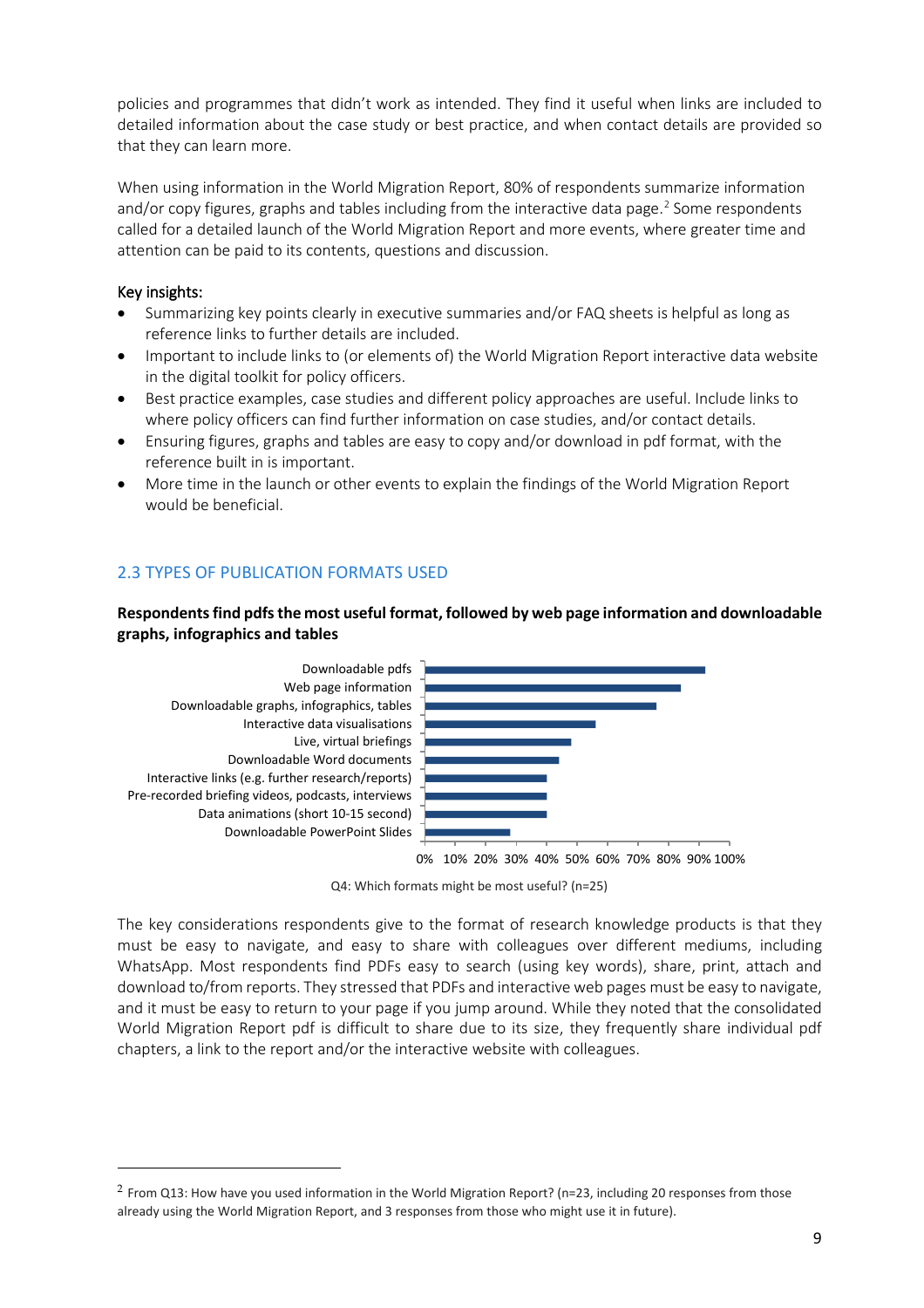Respondents also find information on web pages easy to use and share, and noted that since the pandemic, they prefer electronic formats rather than printed hardcopies. Some find the presentation of diagrams and case studies in PowerPoint slides helpful to support the preparation of presentations.

"Some websites are difficult to navigate. When filters are so interactive you end up limiting your options and you are left with a very narrow look at the topic. You want a list, an overview of everything that is there so that you don't miss out on new things because you don't select the right filters. The parameters need to be set at the right level."

Representative from a Permanent Mission in Geneva

Respondents find interactive data visualizations helpful for looking at regional data, and to get information quickly. They said infographics are an effective way for them to communicate statistics and comparisons to others, and data animations (short videos of animated data on a specific issue) can be useful for communicating a specific issue to others.

Pre-recorded briefing videos, podcasts and video interviews can be useful for meetings. When brainstorming longer-term issues, pre-recorded videos help respondents to think more broadly on a topic (but they are less suitable for every-day rapid work).

"Infographics help us to imagine the issues." Anare Leweniqila, Deputy PR, Permanent Mission of the Republic of Fiji in Geneva

"Videos are great for conveying something quickly to capital, or for sharing in meetings, however I'll always refer first to the text." Representative from a Permanent Mission in Geneva

Live, virtual briefings can be helpful when looking at a topical issue for a group of Member States in a specific moment, such as a briefing on the crisis in Afghanistan, explaining developments, statistics and movements. One respondent suggested briefings to update them on migration tips and tools. Briefings with IOM experts are helpful, including on the state of migration, governance, protection, among other topics. Recordings of full briefings are helpful when respondents are unable to attend live briefings. Podcasts can provide a good snapshot of an issue, if they are not too long.

Some respondents explained that social media posts, hashtags, infographics and images are useful to counter misinformation. They stressed the need to inform people about misinformation and help them evaluate what manipulation is when consuming information through radio, newspapers, advertisements, and television.

#### Key insights:

- Research knowledge products must be easy to navigate, and easy to share over different mediums, including WhatsApp.
- To maximise use among policy officers, prepare migration knowledge products in multiple formats (i.e. pdf, html, and as downloadable graphs, tables, figures and infographics).
- Interactive data visualizations are useful for quickly seeing trends and differences across regions.
- Infographics can be useful in communicating key statistics and other data.

#### **LANGUAGES**

#### **Ensure the digital toolkit is available in local languages to encourage use among policy officials at the country level.**

- Many respondents called for translation into all six official UN languages, and stressed the importance of translation into other local languages for policy officers working at the country level.
- One respondent encouraged translation into Portuguese, pointing to the large community of Lusophone countries, for which migration is a very important issue.
- Several respondents acknowledged the additional resources required to support translations, and suggested coordination among countries to fundraise.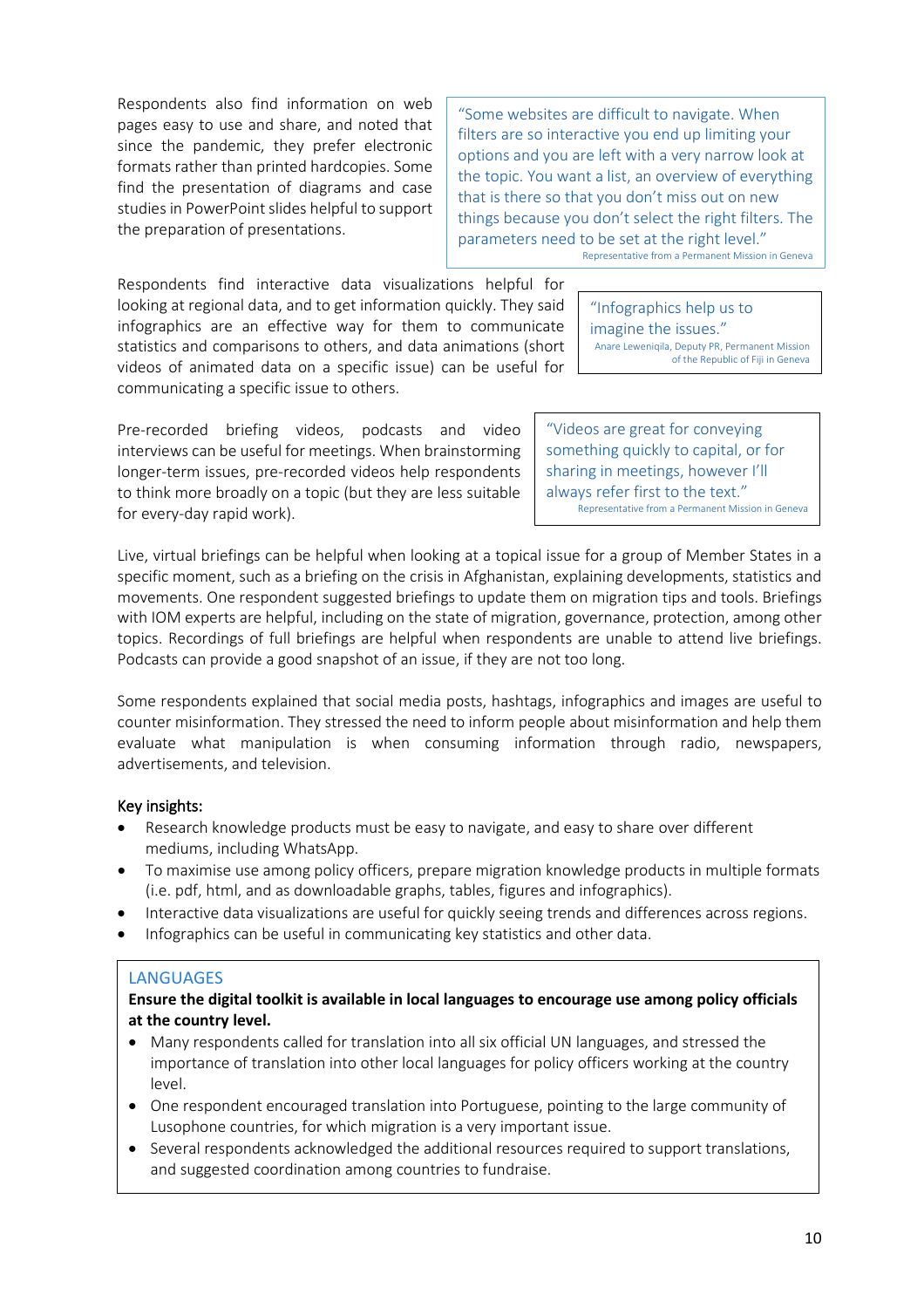### 2.4 HOW DIFFERENT WAYS OF PRESENTING INFORMATION IN THE WORLD MIGRATION REPORT SERVES POLICY OFFICERS' WORK

**Respondents find text boxes with highlights from Parts I and II, tables comparing data and information, and graphs on migration trends and patterns most useful**



Q14: Which ways of presenting information in the report are most useful for your work? (n=25, including 22 responses from those already using the World Migration Report and 3 from those who might use it in the future).

Under time pressure, respondents find text boxes in the World Migration Report helpful for narrowing the search and as a quick guide to find what they are looking for. When there is time, respondents do a keyword search to read "chunks of the text." One respondent suggested making text boxes that highlight definitions and provide additional resources more interactive, including links to further resources. Another respondent warned of over-summarizing information, and stressed the importance of including links to further details.

"We use the World Migration Report every day. It gives the global situation around the world, shows the population of migrants, the categories of migrants, the upcoming challenges, the causes, the different difficulties of managing migration, the good practices, it provides options, and empirical evidence. It is very important."

Representative from a Permanent Mission in Geneva

Most respondents find infographics useful and encouraged increased use of them, for example up front in each chapter. Some warned against infographics that were too descriptive and text heavy. Some respondents find the World Migration Report appendices useful, such as the timeline of multilateral initiatives, but they don't always think to look at them. Some were not aware of the World Migration Report videos and "Did you know" information sheets.

Some respondents stressed the utility of the thematic chapters that provide key up to date data on specific topics. They also appreciate the breakdown of data by country, and the country and regional overviews. They stressed that data and information on migration flows are useful to compare recent years and to project future years. Others pointed to the future perspectives on migration-related topics presented, and the policies promoted by IOM.

"The World Migration Report provides a good overview and starting point for following up on issues or raising questions with colleagues in capital and for compiling statistics. We often let it lead us to other more precise questions. Statistics, graphs and the comparative work helps us convey things easily to capital." Representative from a Permanent Mission in Geneva

Respondents need to be able to refer others to specific sections in the report easily. National respondents use information in the World Migration Report in debates and invite IOM officials to speak to employees about the World Migration Report. Resources like the World Migration Report help respondents fill gaps in their knowledge and prepare high-level Ministers to participate in forums like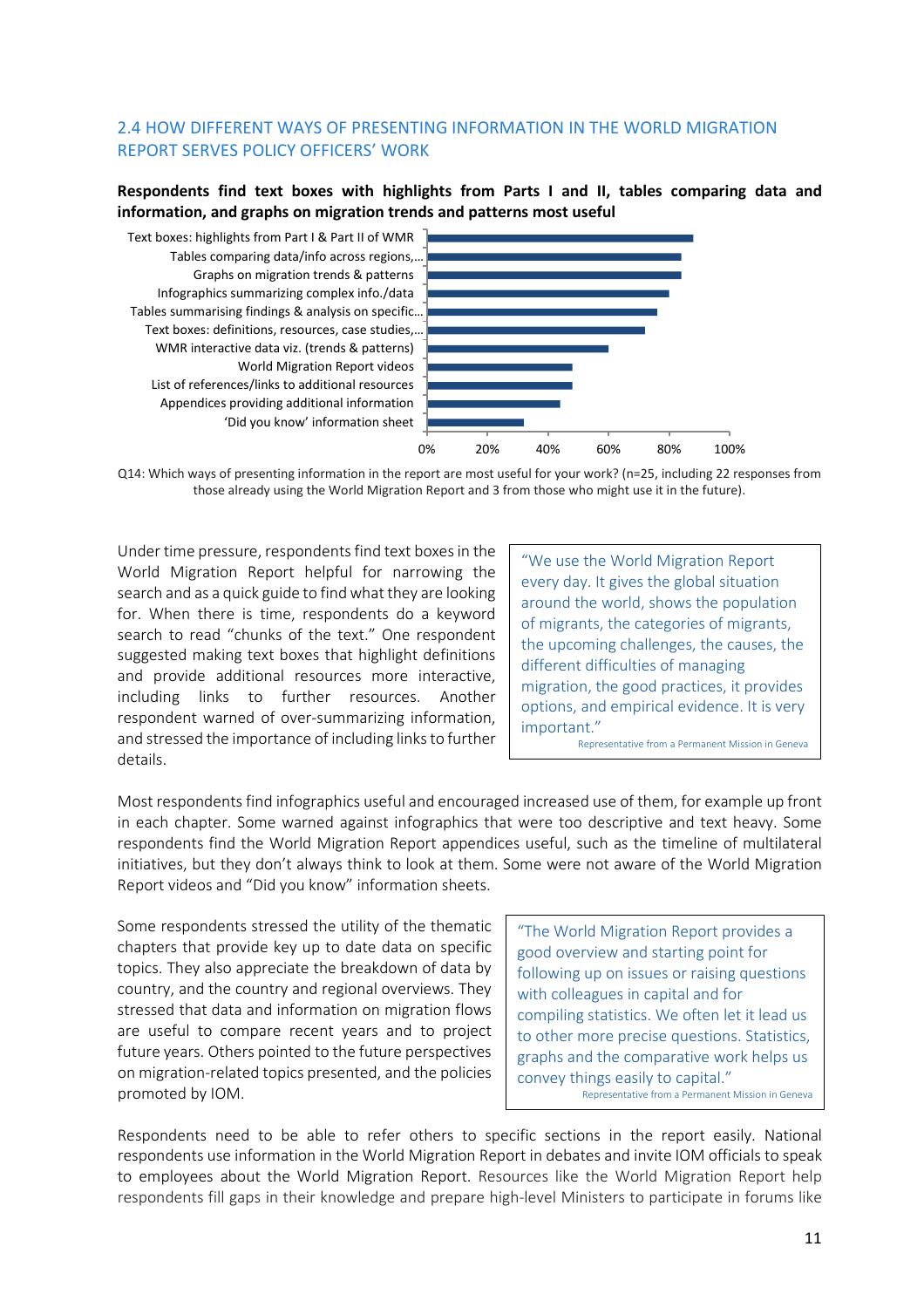the International Migration Dialogue. They find that the report provides a comprehensive view of the debate on topics, such as the link between climate change, environmental degradation and migration.

When using digital platforms, respondents find it frustrating when they navigate to another page and cannot return to their original place. They suggest including a navigation/contents panel on the left, highlighting exactly where the user is within the broader contents, and with the content to the right in sequence. They appreciate the inclusion of links and navigation to/from other pages.

#### **World Migration Educators' Toolkit**

Some respondents find the World Migration Educators' Toolkit very useful, including the tools, interactive case studies, and migration-related scenarios that teachers can use. They encouraged greater promotion of it within relevant Ministries and country-level education systems as an easy way to learn about migration and to counter misconceptions, including in countries where migration and refugee issues are not currently taught.

"The World Migration Educators' Toolkit is a very useful and needed resource. Given the xenophobic, discriminatory environment we live in, we need to have language that is clear, concrete and simple. The questions in the educators' toolkit and the content of the chapters contain clear language… we created a campaign to oppose the rise of xenophobia, but it was hard to find something substantive – how should a campaign address discrimination against migrants? When you are dealing with an emergency it is important to have concrete, clear messages supported by data."

Representative from a Permanent Mission in Geneva

#### **Key insights:**

- Include interactive links to further information and useful resources in text/summary boxes.
- Include links to relevant appendices when appropriate in the report and toolkit.
- For digital toolkit navigation, include a table of contents panel on the left, highlighting exactly where the user is within the broader contents, and with the content to the right in sequence.
- Include downloadable graphs, country snapshots, data dashboards, the breakdown of issues and data, and policy action tools. Ensure clear thematic divisions that are easy to follow/navigate and with clear graphics.
- Include multiple language options, and fundraise among IOM Member States for this.

## PART 3: CHALLENGES POLICY OFFICERS FACE WHEN USING MIGRATION KNOWLEDGE PRODUCTS AND IDEAS TO ADDRESS THEM

#### **Out of date information, time constraints, lengthy publications and having research blocked behind paywalls present the main challenges**



Q9: What challenges do you face identifying and using externally produced migration knowledge products in your work? (n=22)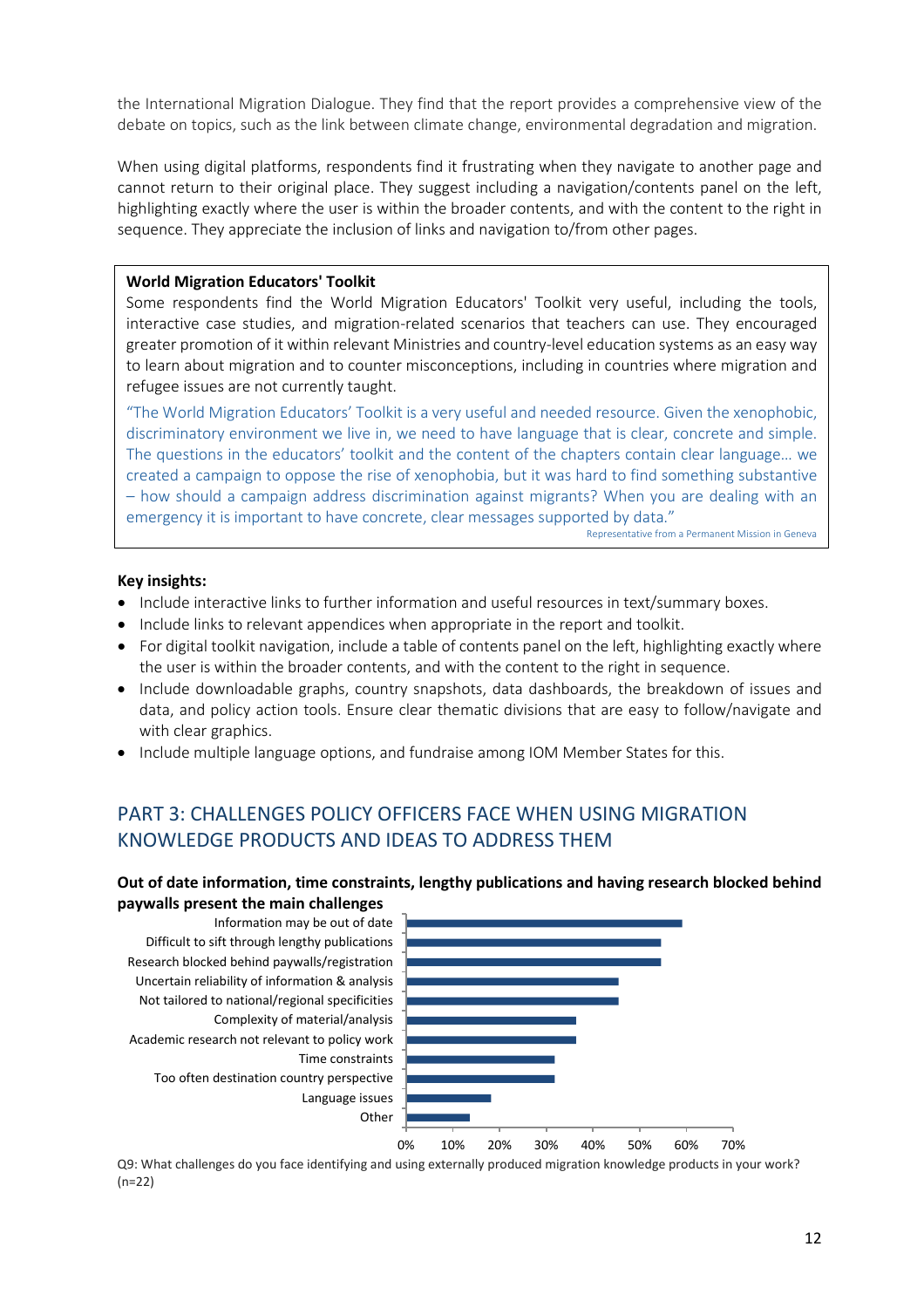If respondents are uncertain about the reliability of information or if publications are blocked behind paywalls, they simply drop and ignore it and move to something else as they are working under time pressure. Respondents find it annoying when they find what they need, but the information is out of date, or missing the date of publication, creating uncertainty about its currency. When they have time, they try to use the bibliographies as leads to more up-todate work.

"Any researcher knows that it matters how someone presents the 'facts'. Much of the research being done is being driven by certain narratives that are tied to special interests and ideologies that undermine not only the research being done, but also the topics chosen as worthy of research and the resulting recommendations given. This makes research being done hard to trust, and, ultimately, to cite."

Representative from country-level migration government department

Some respondents find academic research often lacks relevance for policy work, however they generally find comparative pieces useful. One respondent explained that they are more likely to reach out to and have conversations with others for specific issues, rather than turn to more traditional research.

#### **Most respondents spoke highly of the World Migration Report, with recommendations for overcoming small challenges**

Respondents acknowledge the report's breadth, which can be challenging initially, however they find the content valuable and useful. Some respondents spoke of the easy-to-navigate region-specific

sections and encouraged more information in the report to be tailored to regional specificities. Others suggested making data even more accessible via interactives. Respondents stressed the utility of clear, detailed tables of contents, which help them determine what to read in detail in the report. Some encouraged continued development of key information sheets that summarize findings.

"The World Migration Report is very helpful and the layout is easy to follow. If more interactive parts are added it may take some getting used to." Representative from a Permanent Mission in Geneva

#### Key insights:

- The World Migration Report acts as the "go to" resource on international migration because of its reliability and breadth of content.
- Regional analyses are useful and more information on regional specificities could be useful.
- Make more analytical data outputs interactive.
- Include detailed tables of contents and key information sheets that summarize findings.